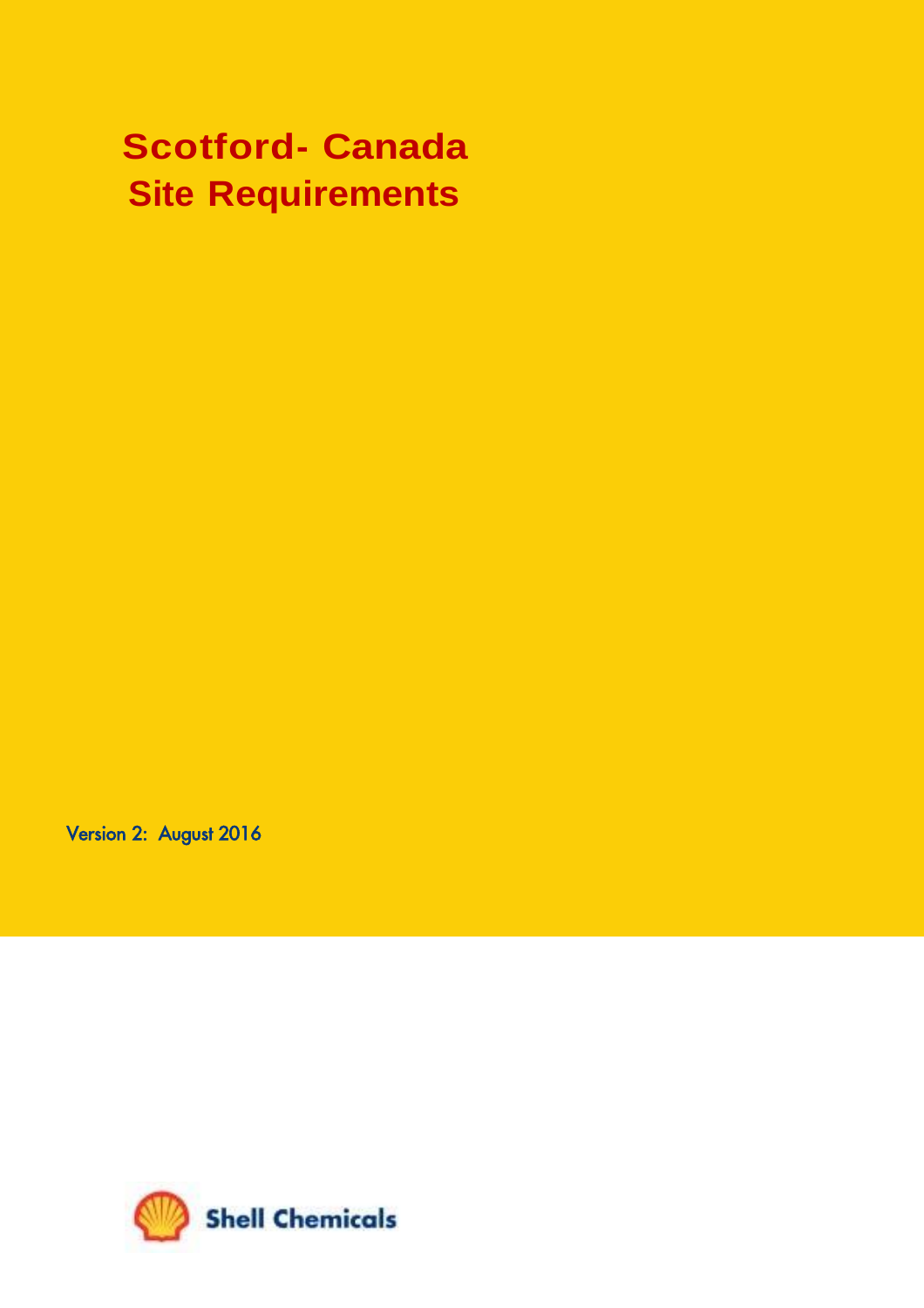

# 1. Name of Installation: Scotford

# 2. Physical address of location

Shell Chemicals Canada LTD 55520 Range RD 214 Fort Saskatchewan AB T8L 4A4 Canada. Tel: +1 780 992 3814

## 3. Opening hours and loading appointments

Hours of operation: 0700 hrs – 1500 hrs Monday through Thurs, Friday 0600-1300

## 4. Contact details

Thomas Jekabson +1 780 992 3808

Robert Lee +1 780 992 8508

Security Mon-Fri 0600-1800 +1 780 992 3814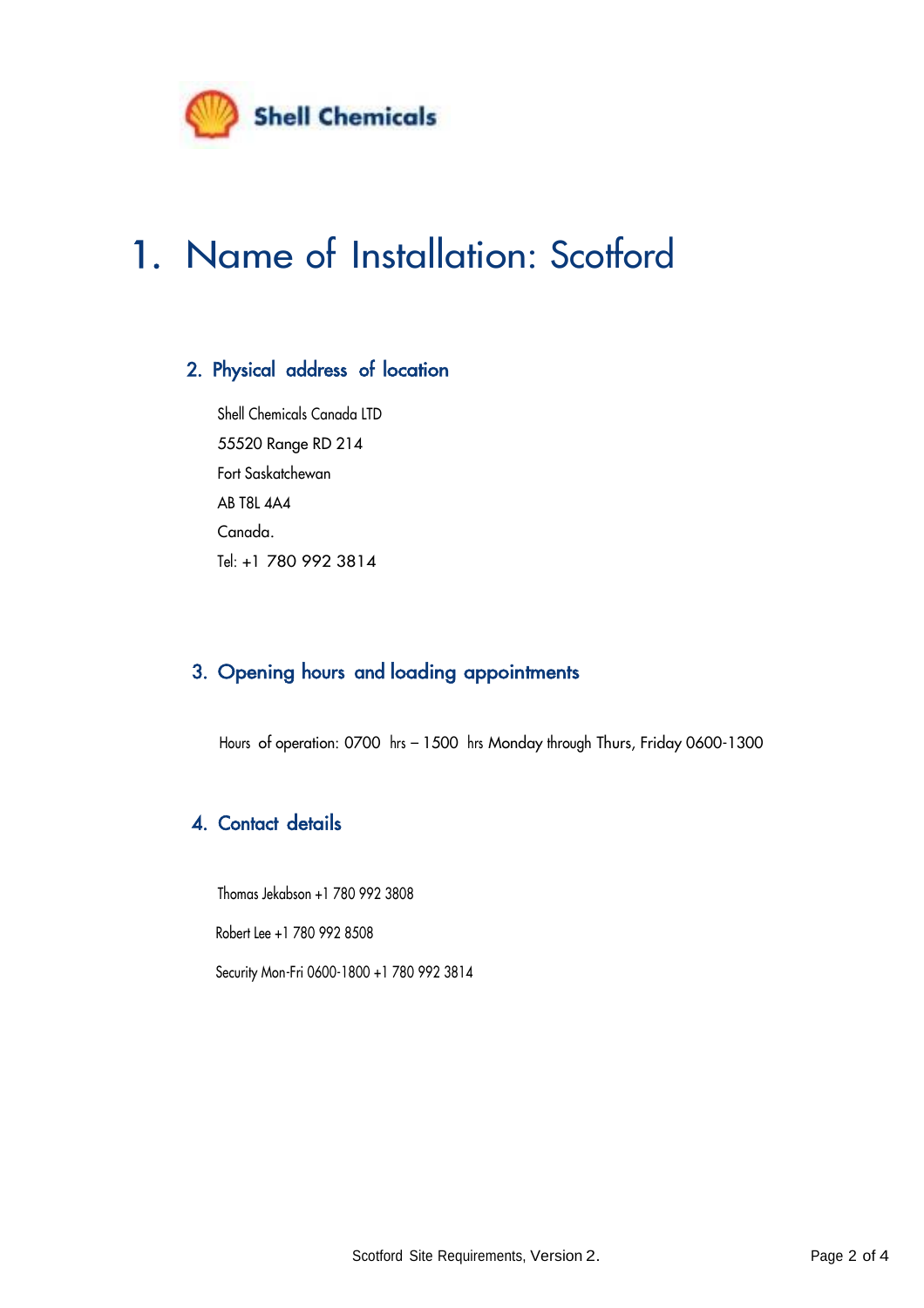## 5. Life Saving Rules

### From July 1, 2009 Shell's Life-Saving Rules have been fully enforced.

Shell's Life-Saving Rules set out clear and simple "do's and don'ts" covering activities with the highest potential safety risk. They are not new. Most people comply with them every day – but there are still breaches taking place. The Life-Saving Rules help to make sure that rules are followed and people are protected.

Compliance with the Life Saving Rules is mandatory, and the Life Saving Rules are applicable to all operations under Shell's operational and  $\angle$  or governance control. Each reported non-compliance will be investigated. And failure to comply will result in disciplinary action, up to and including termination of employment for Shell employees, or for employees of contractors or sub-contractors, removal from the site and disqualification from future Shell work. Supervisors are held accountable to communicate and ensure compliance.

If you choose to break the rules, you choose not to work for Shell.

#### The 12 Life-Saving Rules are:

- Work with a valid work permit when required
- Conduct gas tests when required
- Verify isolation before work begins and use the specified life protecting
- Obtain authorisation before entering a confined space
- Obtain authorisation before overriding or disabling safety critical equipment
- Protect yourself against a fall when working at height
- Do not walk under a suspended load
- Do not smoke outside designated smoking areas
- No alcohol or drugs while working or driving
- While driving, do not use your phone and do not exceed speed limits
- Wear your seat belt
- Follow prescribed Journey Management Plan

## 6. Special requirements of this location

- 1. Smoking is prohibited, except in designated areas.
- 2. Cellular phones and PED's are not allowed in operating areas.
- 3. Photography is not allowed without a valid Hot Work Permit
- 4. The Site speed limit is 30 KM/h.
- 5. All vehicles must be shut off when parked.